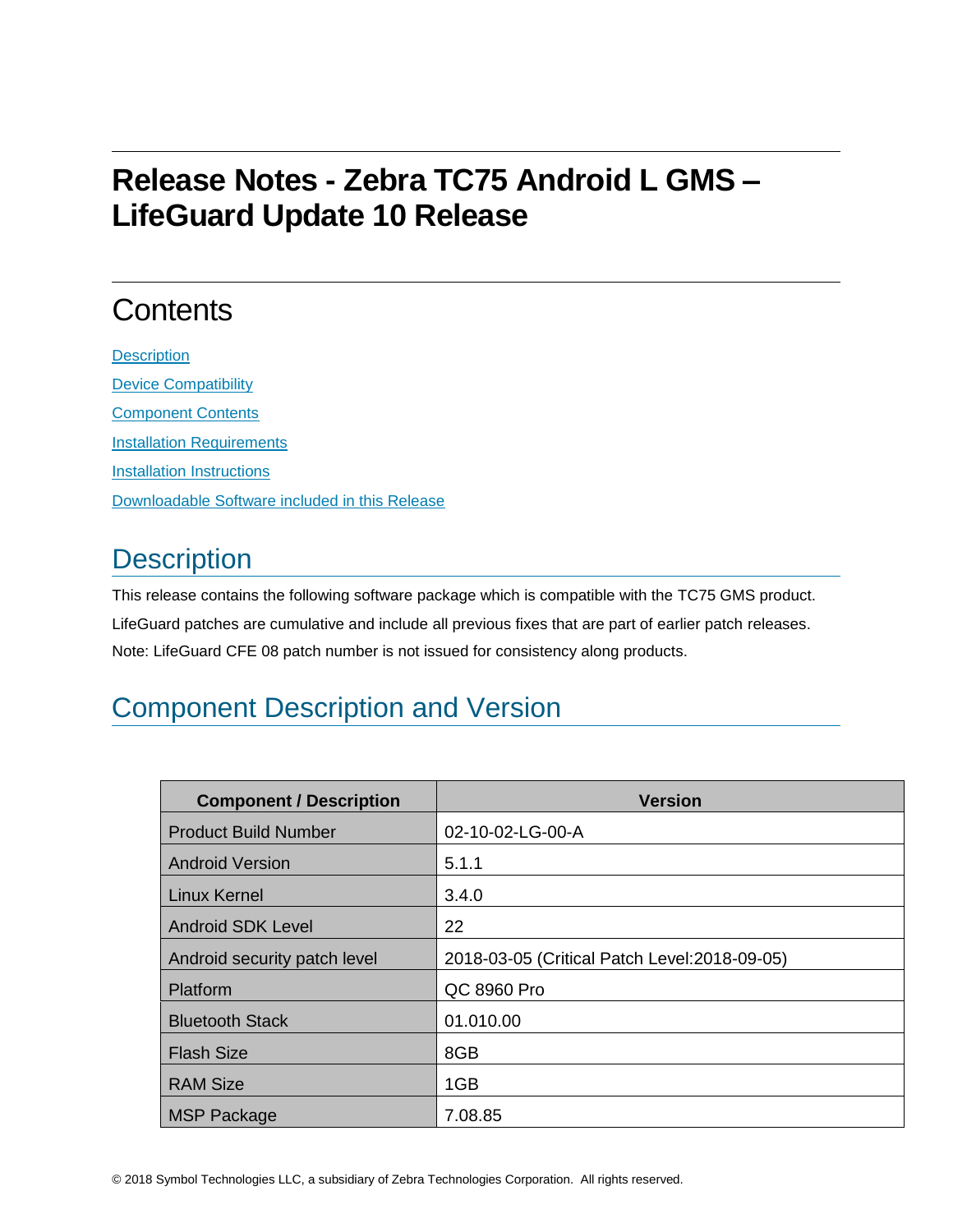| Scanning                           | 19.10.35.1                                                  |
|------------------------------------|-------------------------------------------------------------|
| SimulScan Demo App                 | 2.6                                                         |
| SimulScanEngine                    | 1.13.6.5                                                    |
| Datawedge                          | 6.7.48                                                      |
| <b>EMDK</b>                        | 6.8.21.1121                                                 |
| Mx/OSX                             | OSX QC.51.5.2.14 / MXMF version: 7.2.9.0                    |
| WiFi                               | FUSION_QA_2.00.0.0.018                                      |
| <b>PTT</b>                         | 3.1.27                                                      |
| <b>Touch FW</b>                    | Stylus-80_GLOVE-105, FW:1.2.AA                              |
| RxLog                              | 4.58.5.0                                                    |
| Mlog                               | MLogPackage v06.54 / MLogManager v06.54 / Service<br>v06.54 |
| B <sub>2</sub> M                   | 1.0.0.297                                                   |
| <b>Bluetooth Pairing Utility</b>   | 3.7                                                         |
| <b>DataAnalytics</b>               | 1.0.2.1859                                                  |
| <b>File Browser</b>                | 1.19.12                                                     |
| <b>Stage Now</b>                   | 2.10.1.1389                                                 |
| <b>App Gallery</b>                 | 2.8.4.13                                                    |
| <b>Battery Swap</b>                | 1.00                                                        |
| <b>Tech Docs</b>                   | 1.0.0                                                       |
| <b>WWAN</b>                        | QP200-W160926A-6102076                                      |
| <b>RIL</b>                         | Qualcomm RIL 1.0                                            |
| TS.25                              | JAN092017                                                   |
| <b>IMEI SV</b>                     | <b>GMS:24</b>                                               |
|                                    | Non GMS:23                                                  |
| <b>WLAN</b>                        | WLAN-1240294.1                                              |
| <b>GPS</b>                         | GPS-1.0.0                                                   |
| <b>NFC</b>                         | NFC_NCIHAL_AR3.5.0_Lollipop, FW:122                         |
| Sensors (Accel, Gyro, Light, Prox) | 1                                                           |
| Camera                             | CAM-FRONT-1.0.0 / CAM-REAR-1.0.0                            |
| <b>MSR</b>                         | MSR-1.0.8                                                   |
| <b>MobiControl</b>                 | 12.2.0. Build 23469                                         |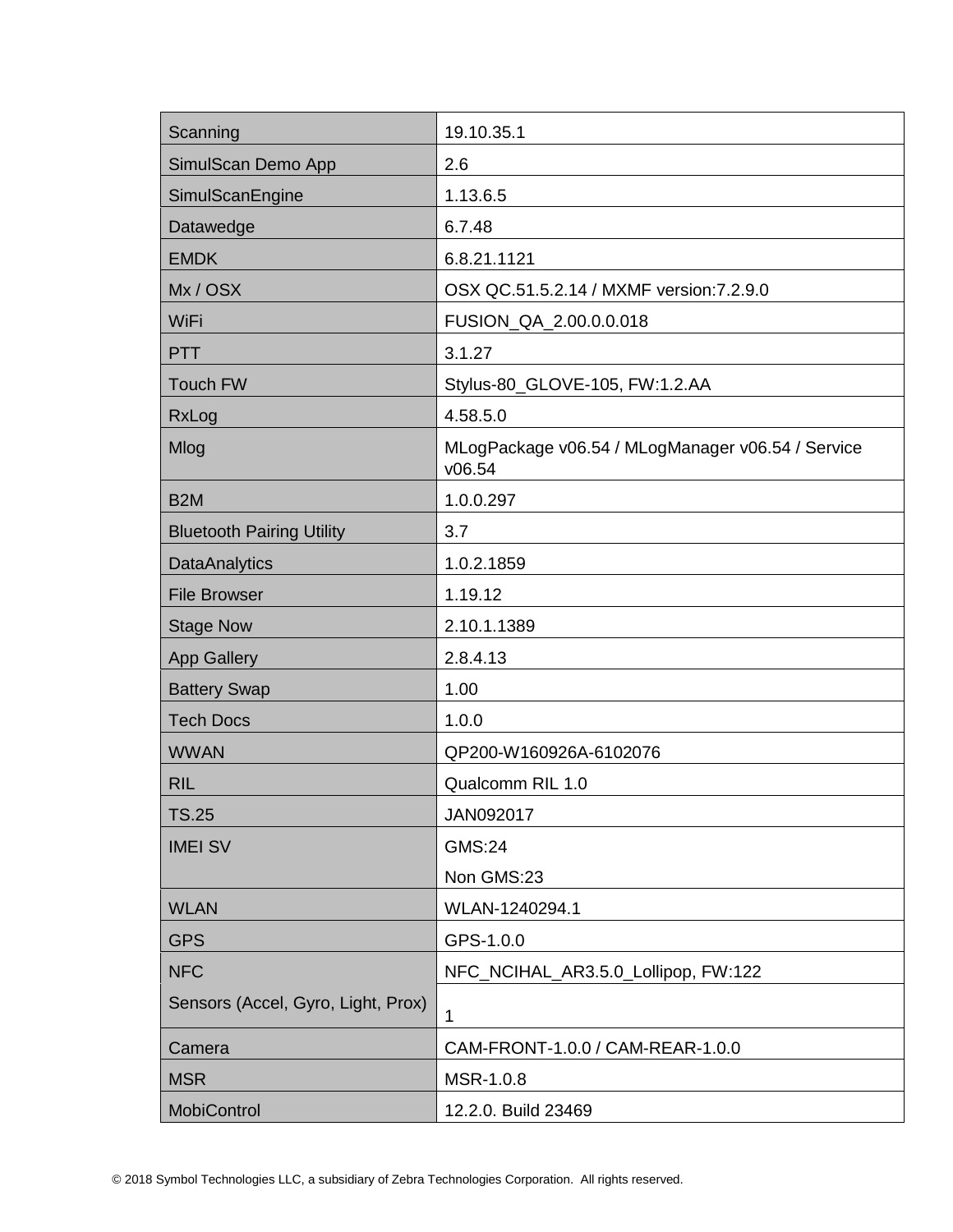| <b>Zebra Volume Control</b> | 1.1.23                                                       |
|-----------------------------|--------------------------------------------------------------|
| <b>NFC Payment Manger</b>   | <b>NA</b>                                                    |
| <b>IST</b>                  | App:1.00 build 3/Service: 1.00 build 1/Firmware:1.00 build 5 |
| <b>Battery Manger</b>       | 1.3.6                                                        |
| <b>DDT</b>                  | 1.15.0.11                                                    |
| <b>FingerPrint</b>          | /Zebra/TC75/TC75:5.1.1/02-10-02-LG-00-                       |
|                             | A/180316:user/release-keys                                   |
| <b>ZSL</b>                  | 3.1.1                                                        |
| <b>Zebra Data Service</b>   | 1.0.0.1002                                                   |
| <b>WifiConfig CSP</b>       | 7.0.1                                                        |
| <b>EKB</b>                  | 1.7.0.2                                                      |

#### **1. CFE v10 Updates:**

❖ CFE-TC75-L-XX-021002-G-00-10.zip (GMS)

❖ **Android Security Patch Level**: March 05, 2018 (Critical Patch Level: September 05, 2018) Use the below link to see the Android Security bulletin for more information: <https://source.android.com/security/bulletin/>

- SPR35025 Resolved an issue where Proxy Auto Config (PAC) did not work properly following stops/restarts of the PacService.
- SPR33977 Resolved an issue wherein set time zone issue observed with StageNow.
- SPR34716 Resolved an issue wherein the MX Framework did not restart properly following events where the service was stopped.
- SPR34679 Resolved an issue wherein setting WiFi Band selection to Auto was not working properly with StageNow.
- SPR34936 Resolved an issue wherein Datawedge used to crash on bootup.
- SettingsEULA has been renamed to Zebra Data Services.
- Updated below mentioned components:
	- o MX: 7.2.9.0 (For detail please refer [http://techdocs.zebra.com](http://techdocs.zebra.com/))
	- o Scanner Framework: 19.10.35.1
	- o ZSL:3.1.1
	- o WifiConfigCSP:7.0.1

#### **2. CFE v9 Updates:**

- ❖ CFE-TC75-L-XX-021002-G-00-09.zip (GMS)
- ❖ Note: If whitelisting is enabled ZSL functionalities will NOT work. This issue will fix in next release.
- ❖ **Android Security Patch Level**: March 05, 2018 (Critical Patch Level: June 05, 2018)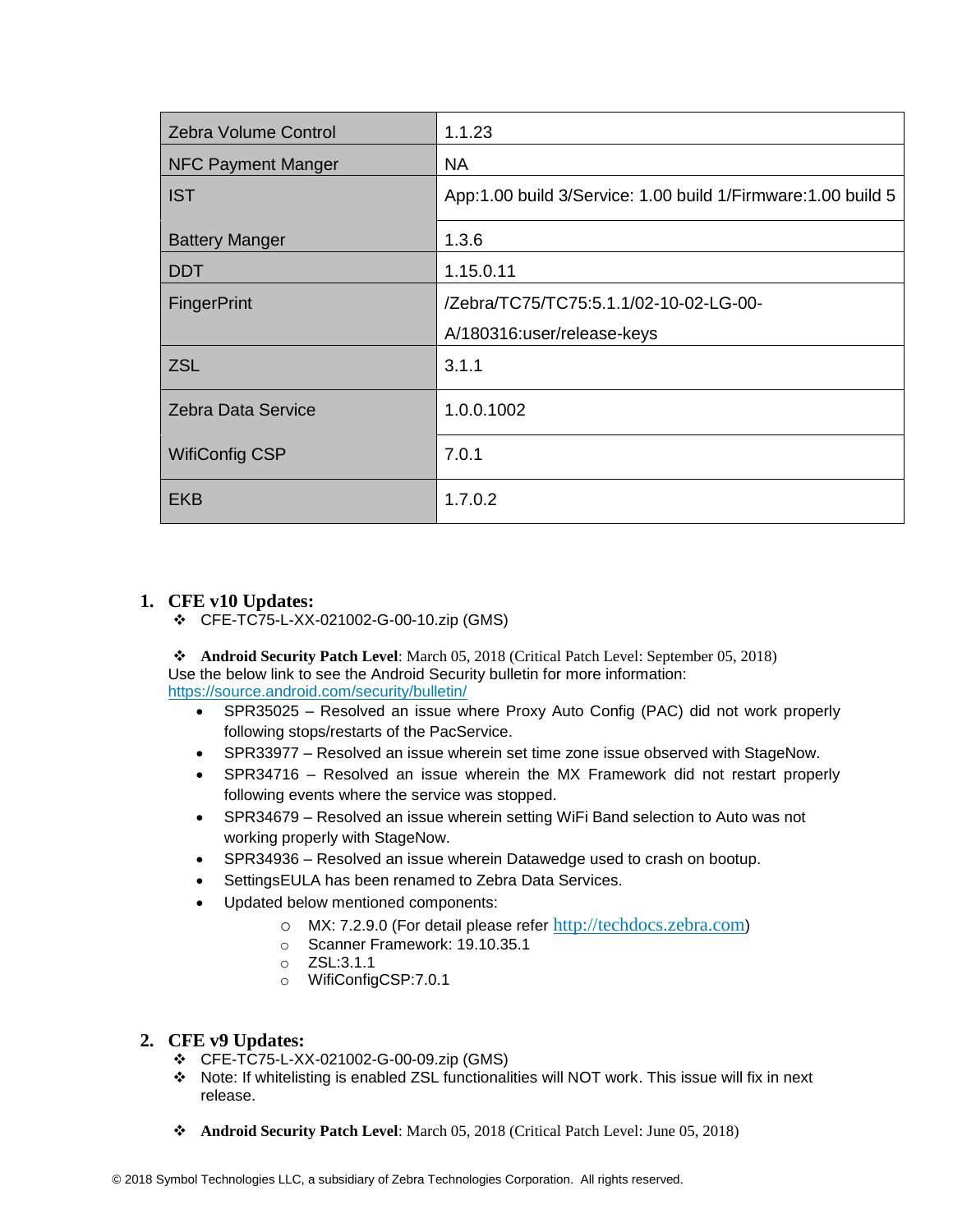Use the below link to see the Android Security bulletin for more information: <https://source.android.com/security/bulletin/>

- SPR33755 Resolved an issue wherein the Whitelisted apps were unable to submit XML to MX.
- SPR33207 Resolved an issue wherein the Device Diagnostic tool had an issue with reading the Battery Cycles in the application for PP+ batteries.
- SPR34267 Resolved an issue where-in user was not able to enable USB debugging option using StageNow.
- SPR33862 Fixed an issue where-in user could not set Display Timeout value of 30min using StageNow.
- SPR34145 Fixed an issue wherein user was unable to connect to WLAN network due to WEP Key Index issue.
- SPR34307 Resolved an issue wherein device out of the box intermittently failed to get staged via StageNow.
- SPR34083/34014/32519 Resolved an issue wherein disabling WWAN radio via Airwatch using StageNow XML fails.
- SPR33639 Resolved an issue wherein the customer app install and launch during device sleep state and device stop emitting scan beam after awake from suspend.
- SPR33876 Resolved an issue wherein Display Timeout was unable set via StageNow.
- SPR33607 Resolved an issue where few fresh devices were unable to stage after unbox the device.
- SPR33538 Resolved an issue wherein the Scanner beam stuck off and No LED beam while pressing scanner button.
- SPR33981 Resolved an issue Czech Republic Regulatory Country could not be set using Wifi config profile.
- SPR34429 Resolved an issue wherein device failed to emit scan beam if the application was launched during device suspend.
- SPR34614 Fixed an issue in DataWedge wherein scanner could not be enabled due to quick enabling and disabling of scanner through Intents.
- SPR33897 Resolved an issue wherein Dialer screen was not launching when triggered through an intent "android.intent.action.CALL\_BUTTON".
- SPR33156 Provided configurability option to enable or disable A-GPS based on the presence of gpsinfo.txt.

 To disable A-GPS, create a dummy file with name "gpsinfo.txt" and copy it to /enterprise/usr and reboot the device.

- SPR34716 Resolved an issue wherein the MX was getting killed by Backupmanager and didn't restart properly.
- SPR34213 Resolved an issue wherein shared preference initialization without launching EKB.
- Added support for Enterprise Lockdown feature.
- Updated below mentioned components:
	- o Datawedge: 6.7.48
	- o EKB: 1.7.0.2 (Added as an System application with this CFE 09)
	- o MX: 7.2.8.2

#### **3. CFE v7 Updates:**

❖ CFE-TC75-L-XX-021002-G-00-07.zip (GMS)

#### ❖ **Android Security Patch Level**: March 05, 2018

Use the below link to see the Android Security bulletin for more information: <https://source.android.com/security/bulletin/>

- Spectre & Meltdown correction for variant 1 and variant 2.
- SPR33599 Resolved an issue wherein few of the system applications are getting disabled after enabling whitelist.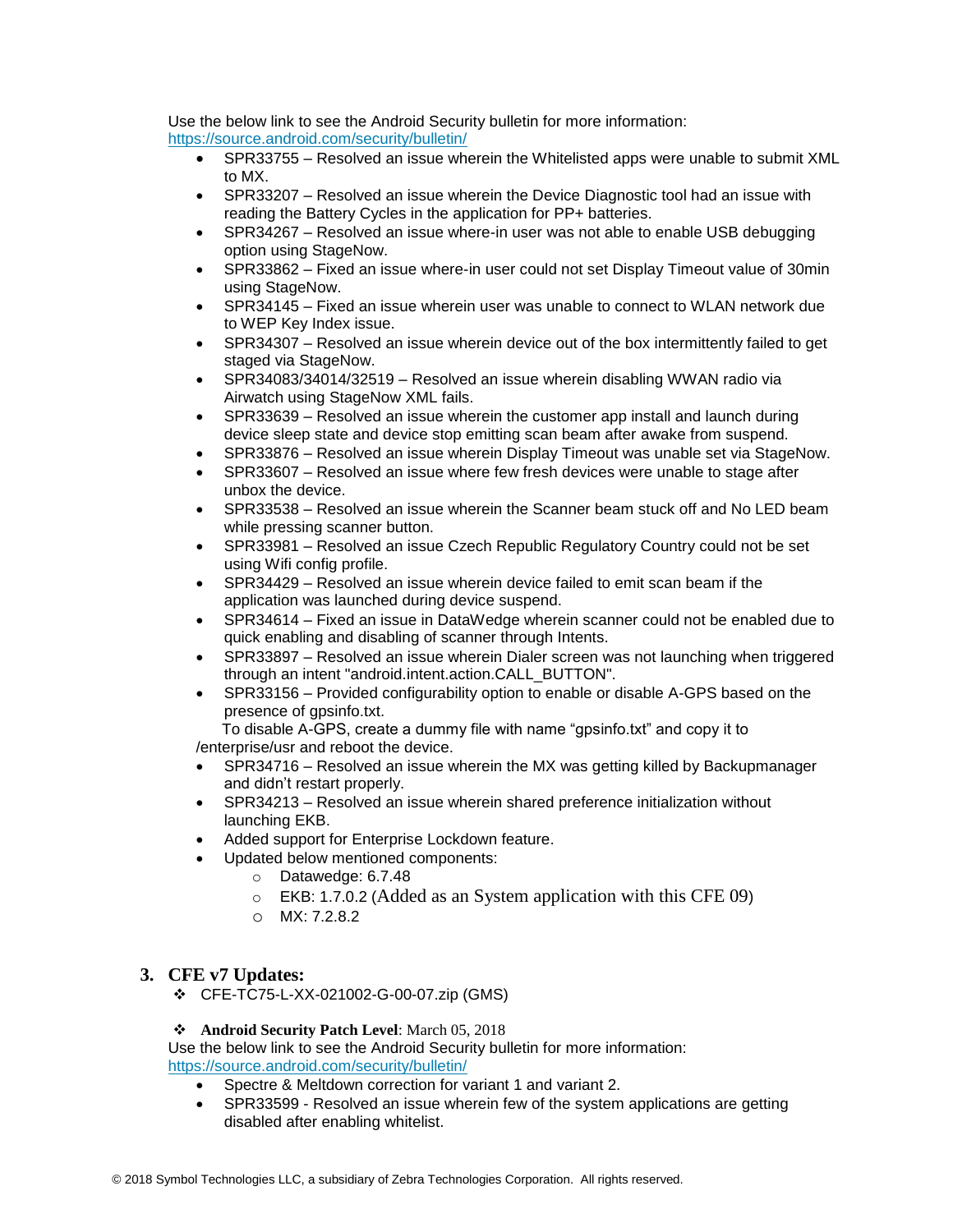- SPR33799 Resolved an issue wherein scanner was unable to read '\n' and '\r'.
- SPR33930 Resolved an issue wherein dhcp address was not acquired by the device, while hostname is greater than 32 characters.
- SPR34123 Resolved an issue wherein super keys are not working in stage now app.
- SPR33823 Resolved an issue wherein black screen occurred in DataWedge application.
- SPR33973- Resolved an issue wherein erroneously loading default profile by providing feature to ignore disabled profiles in DataWedge.
- SPR33671- Resolved an issue wherein user was unable to create WIFI profile with username as backslash followed by number.
	- Updated below mentioned components:
		- o Datawedge: 6.7.47
		- o StageNow: 2.10.1.1389
		- o EMDK: 6.8.21.1121
		- o MX: 7.2.1.0
		- o File Browser: 1.19.12
		- o Diagnostic Tool: 1.15.0.11
		- o Scanner Framework: 19.9.35.0
		- o Radio: 2.00.0.0.009
		- $\circ$  Bluetooth: 01.12.00

#### **4. CFE v6 Updates:**

❖ CFE-TC75-L-XX-021002-G-00-06.zip (GMS)

#### ❖ **Android Security Patch Level:** January 05, 2018

Use the below link to see the Android Security bulletin for more information: <https://source.android.com/security/bulletin/>

#### **5. CFE v5 Updates:**

❖ CFE-TC75-L-XX-021002-G-00-05.zip (GMS)

#### ❖ **Android Security Patch Level:** December 05, 2017

Use the below link to see the Android Security bulletin for more information: <https://source.android.com/security/bulletin/>

- SPR33157 Resolved an issue wherein the BUTTON\_L1 has been consumed by both barcode scanner and Google chrome client.
- SPR32825 Resolved an issue wherein BT headset volume up/down was not working during Bluetooth call scenario.
- SPR33233 Resolved an issue wherein the DataWedge 6.2.24 could not replace separator or non-printable ascii character with \$.
- SPR32463 Resolved an issue wherein the StageNow File Manager downloads frequently fails due to Socketimeout exception.
- Updated below mentioned components:
	- o Datawedge: 6.6.49
		- o StageNow: 2.9.1.1344
		- o EMDK: 6.7.10.1010
		- o MX: 7.1.1.0

#### **6. CFE v4 Updates:**

❖ CFE-TC75-L-XX-021002-G-00-04.zip (GMS)

#### ❖ **Android Security Patch Level:** September 05, 2017

Use the below link to see the Android Security bulletin for more information: <https://source.android.com/security/bulletin/>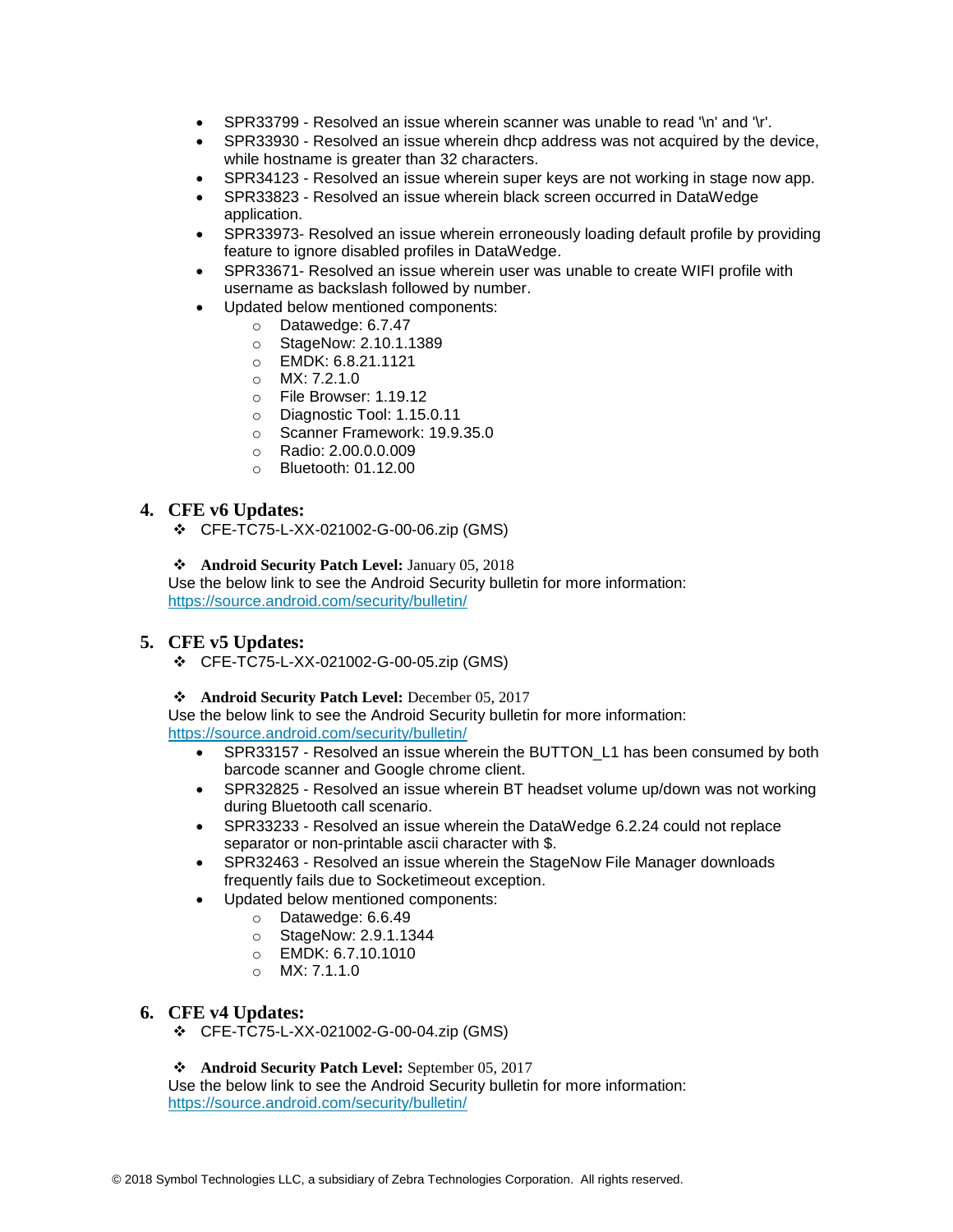- Corrections for KRACK vulnerabilities applied.
- SPR30400/31340 Added support to enable/disable Network Monitoring Notification.

#### **7. CFE v3 Updates:**

❖ CFE-TC75-L-XX-021002-G-00-03.zip (GMS)

#### ❖ **Android Security Patch Level:** September 05, 2017

Use the below link to see the Android Security bulletin for more information: <https://source.android.com/security/bulletin/>

- Updated below mentioned components:
- MXMF Version 7.0.2.1
- DataWedge Version 6.5.61
- EMDK Version 6.6.14.914
- Staging Client Version 2.8.1.1221
- Resolved an issue in MX to prevent leakage of configuration parameters.
- Included fix for BlueBorne vulnerability.
- Included fix for blank screen seen during boot.
- SPR32582 Added support for Netherlands Belgium language.
- SPR32385 Resolved an issue wherein Simulscan API fails to read Chinese passports.
- SPR32008 SPR31820 Resolved an issue wherein scanning PDF417 barcodes which contain embedded 0x0D characters resulted in continuous line of data instead of displaying in different lines.
- SPR32666 Resolved an issue wherein device reboots when it roams from secured to open Wi-Fi network.
- SPR32676 Resolved an issue wherein DataWedge App crashes when Velocity App tries to send an Intent to enable the scanner plugin.
- SPR32775 Resolved an issue wherein the notification class created with FLAG\_INSISTENT was not getting cleared upon pulling down the notification drawer.

#### **8. CFE v2 Updates:**

❖ CFE-TC75-L-XX-021002-G-00-02.zip (GMS)

#### ❖ **Android Security Patch Level:** August 05, 2017

Use the below link to see the Android Security bulletin for more information: <https://source.android.com/security/bulletin/>

- SPR29912 Resolved an issue wherein certificates installation failed through stagenow.
- SPR30401 Added support to get the CFE version via MDM clients.
- SPR31954 Resolved an issue wherein dhcpd was not able to start due to lengthy host name.
- SPR32135 Resolved an issue wherein Settings screen does not revert to its normal state even though the locale language is changed from Arabic to English via EMDK.
- SPR32240 Resolved an issue wherein the scanner service was not responding while switching between applications.
- SPR32193\_SPR32230 Resolved an issue wherein devices experiencing authentication failures, and were not able to recover.
- SPR32539 Resolved an issue wherein build certificates were lost randomly even though certificates were not expired.
- SPR32326 Resolved an issue wherein Settings application crashed while trying to set enterprise keyboard as the default keyboard and disable AOSP keyboard through the stageNow profile.
- SPR32413 Resolved an issue wherein after selecting the static option in the ethernet settings, changes are not reflecting in interface and the interface was always dhcp.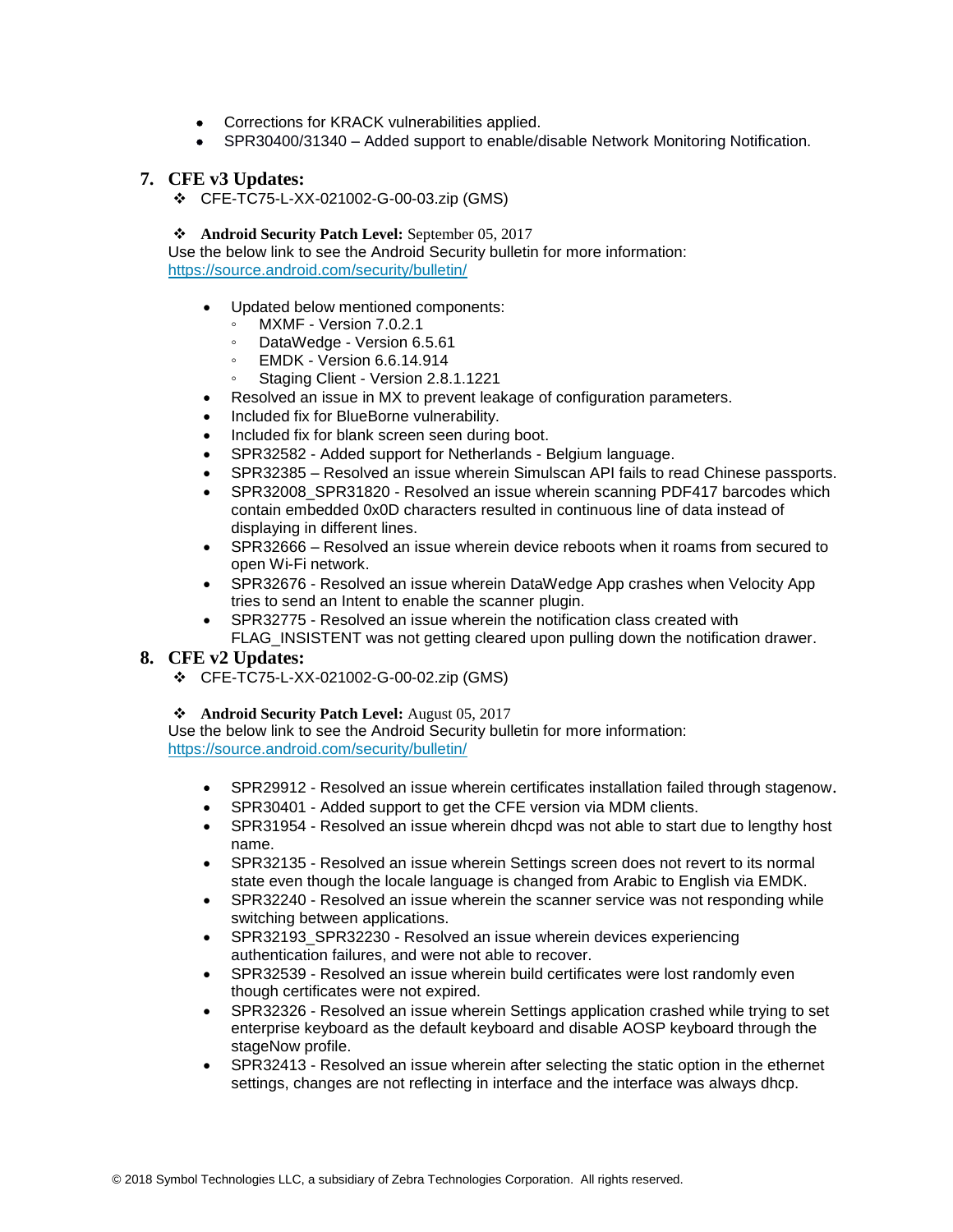# <span id="page-6-0"></span>Device Compatibility

This software release has been approved for Android TC75 L models mentioned below.

| Device           | <b>Operating System</b> |
|------------------|-------------------------|
| TC75AH-GA11ES-A1 | Android 5.1.1           |
| TC75AH-GA11ES-A2 | Android 5.1.1           |
| TC75BH-GA11ES    | Android 5.1.1           |
| TC75BH-GA11ES-TW | Android 5.1.1           |
| TC75BH-GA11ES-IA | Android 5.1.1           |
| TC75BH-GA11ES-BR | Android 5.1.1           |

## <span id="page-6-2"></span><span id="page-6-1"></span>Installation Requirements

- The Software update requires SKU hardware device.
- Enterprise Reset and Factory Reset package files are available on the TC75 Software Download section on Zebra.com

### <span id="page-6-3"></span>Installation Instructions

BEFORE UPDATING THE OS IMAGE, EXTERNAL POWER MUST BE APPLIED TO THE TERMINAL VIA USB CHARGING CABLE OR CRADLE.

PLEASE ENSURE BATTERY LEVEL IS > 30%

CFE software update procedure for TC75 GMS:

- 1. Connect the USB cable from your PC to the device and enable USB mass storage mode on the device.
- 2. On your PC you should see an internal and external USB mass storage drive (SD card) appears in the File Explore and copy "**CFE-TC75-L-XX-021002-G-00-10.zip**" file to any storage.
- 3. Press and hold on the device Power button, click on power off and wait until the screen is turned OFF.
- 4. Press and hold power, Vol+ button and PTT button.
- 5. Keep holding all three buttons until the device vibrates.
- 6. Device should enter recovery mode.
- 7. if applying update via Sideload Method
	- a. Use the Volume + and to highlight, "Apply update from ADB" and press the PTT Key to select it
	- b. With your Command Prompt open in the Host machine, type "adb sideload" command and add a space and then drag and drop the CFE on to it and click enter.